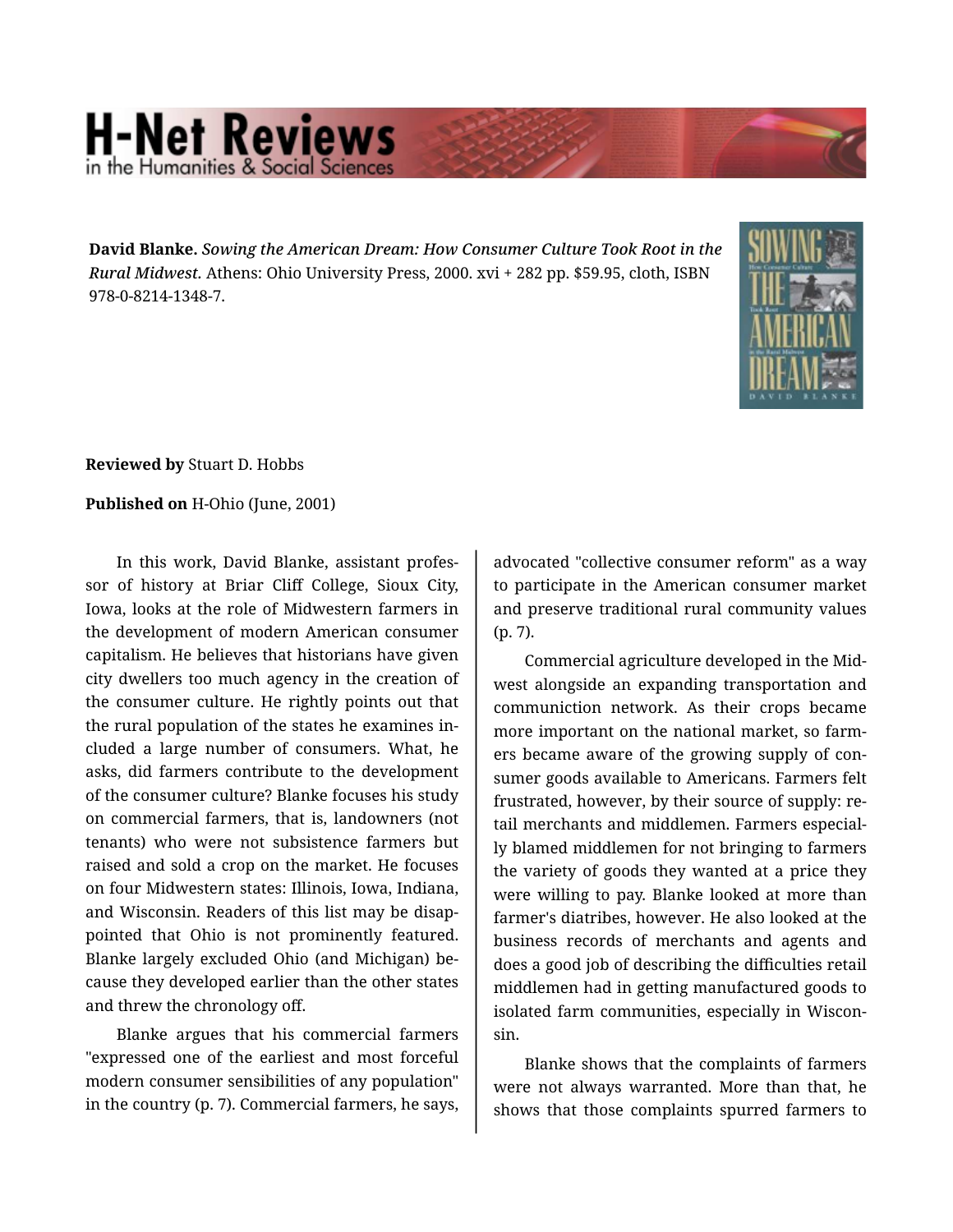find a solution, which is what makes the farmer's concerns historically significant. In the years after the Civil War, Blanke argues, a rural consumer ethos developed, centered on variety, quality, cost (i.e., cheap), and community. This ethos became manifest in purchasing cooperatives first orga‐ nized by local and regional farmers clubs and most elaborately promoted by the National Grange of the Patrons of Husbandry. While many historians of the Grange have adopted the critical and dismissive interpretations of the organization offered by critics at the time, Blanke takes the Grange more seriously.

Blanke emphasizes the importance of the co‐ operative purchasing program, arguing that this idea appealed to farmers as a way to avoid the middleman, buy direct from manufacturers, and gave rural consumers a voice as to what goods should be purchased. That the Grange largely failed, Blanke says, is not because the coopera‐ tives did not provide a valued service. Rather, he describes an organization in which leaders and followers shared different values. Blanke points out that Grange leaders complained that partici‐ pants who viewed the organization as solely a group-purchasing plan missed the point: the orga‐ nizaion, said the leadership, had a much bigger agenda. In fact, Blanke implies, the access to group purchasing was a major reason people par‐ ticipated in the Grange. Other aspects of the orga‐ nization, including the secret, Masonic style ritu‐ als, did not interest most commercial farmers. Grange leaders promoted the group-purchasing scheme (arguing, for example, that farmers could get out of debt with the money they saved), and thereby attracted members. However, the leader‐ ship left the purchasing programs understaffed and underfunded. The resulting disorganization discouraged the farmers initially attracted to the organization, and lead to the virtual collapse of the Grange after a few years of wild success.

Ironically, the Montgomery Ward catalog most successfully converted the rural consumer

ethos to success (i.e., profit). Ward provided a sim‐ ple means for farmers to have a wide selection of goods to choose from and offered them at low prices. Significantly, an uncle of Ward's wife was the Michigan state-purchasing agent for the Grange. Early catalogs had the Grange impri‐ matur and had great appeal to Grange members and former members. Many remained loyal to the firm of Montgomery Ward long after rivals such as Sears, Roebuck & Co. emerged. Ward cultivated his rural consumers with chatty messages at the front of the catalog saying, for example, that the new edition offered more merchandise and more detailed descriptions of that merchandise because that is what the customers wanted. Ward sided with consumers against middlemen and retailers, furthering his popularity with farmers. Ward as‐ sured readers that his catalog would have no gim‐ micks, such as selling some goods at a loss to get purchases. Ward defended his cash only policy by saying that even though he knew some potential customers would be lost because of it, most would benefit because they would not go into debt. All of these messages, Blanke says, appealed to the rural consumer ethos.

By early 20th century, the Ward catalog had changed By then the founder had retired from the business, and the management, faced stiff compe‐ tition from cross-town rival Sears. Blanke com‐ pares early Sears catalogs with those of Mont‐ gomery Ward. He notes the educational goals in‐ herent in the technical descriptions offered in Ward catalogs and the individualism in the Sears catalog appeals to style and announcements of how popular their goods are "in your neighbor‐ hood" (p. 208). Bowing to competitive realities, the managers of Montgomery Ward changed their catalog. Blanke says they adopted the Sears strate‐ gy, an urban consumer model in which goods were pitched to individual consumers without reference to the rural consumer ethos. "By the turn of the century," Blanke concludes, "the cata‐ log giants openly pandered to the needs of indi‐

2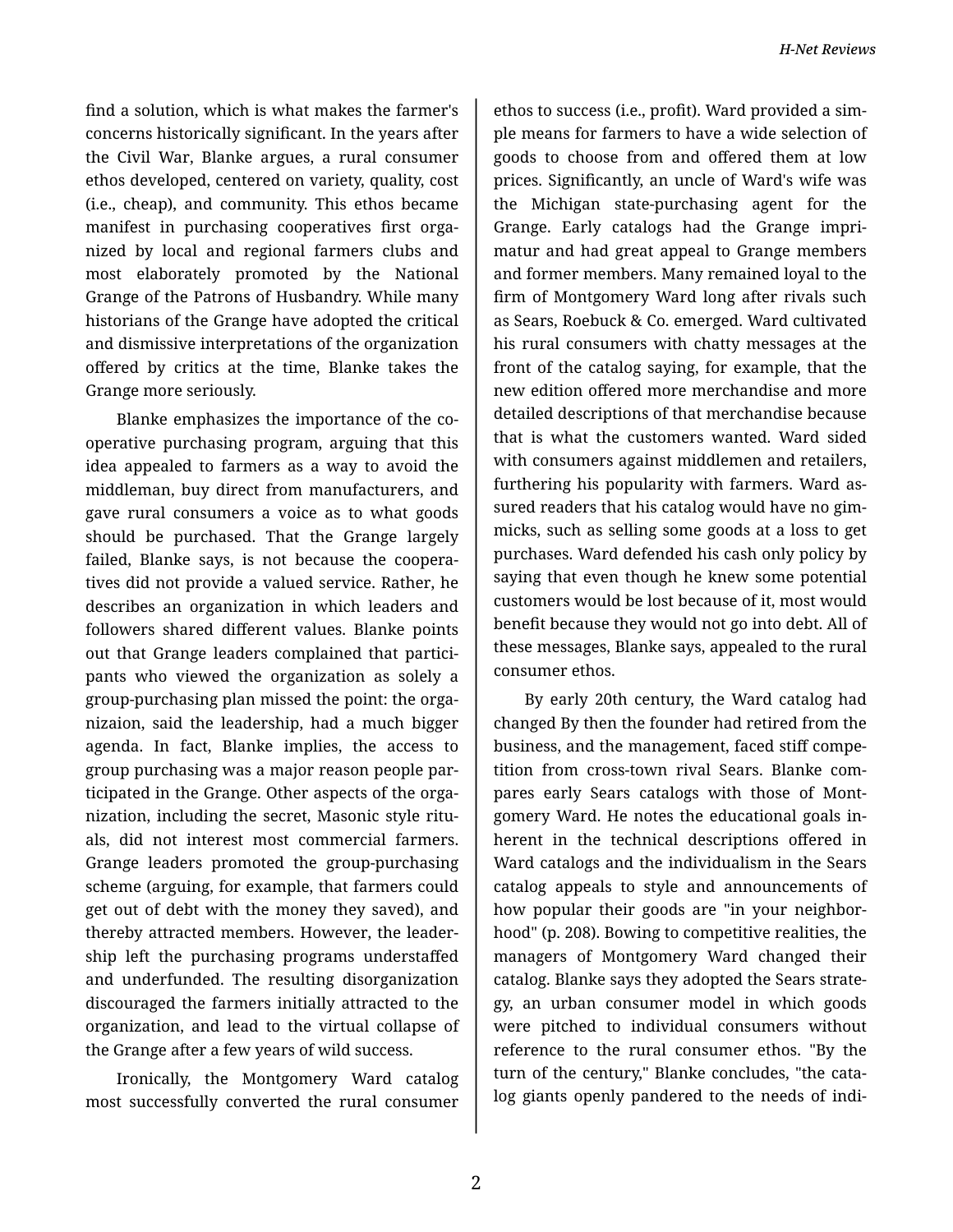vidual consumers without an apparent need to defer to communal sensibilities" (p. 214).

In a work such as this, the farmer's voice is important, but hearing that voice is difficult, because the sources are scarce and scattered. Natu‐ rally, organizational voices are prominent: those of the editors of agricultural newspapers and magazines and of Grange leaders. Blanke did find diaries and papers by individual farmers to flesh out his case. In an ingenious attempt to get at his subjects indirectly, Blanke, made a quantitative analysis of newspaper advertisements to deter‐ mine if advertisers were responding to rural con‐ sumers or shaping them. He found a town versus country dispute that pitted the values of commer‐ cial farmers who wanted to deal directly to manu‐ factures or big suppliers and avoid merchants and other middlemen, against the values of adver‐ tisers, who increasingly were merchants, and who opposed direct marketing. Blanke quotes one Ripon, Wisconsin, editor's attack on rural con‐ sumer values as dangerous to the state's economic development. Such sources are not the voice of the farmer, but they do indicate what farmers were perceived to be saying.

Ironically, while rural consumers may have offered a compelling model or alternative con‐ sumption communities, in the end the city slickers won. That outcome might indicate that historians have been correct to ignore the countryside. But understanding the response of farmers adds to our understanding of Americans searching for an‐ other direction for their community in the early years of the consumer culture.

Copyright 2001 by H-Net, all rights reserved. H-Net permits the redistribution and reprinting of this work for nonprofit, educational purposes, with full and accurate attribution to the author, web location, date of publication, originating list, and H-Net: Humanities & Social Sciences Online. For any other proposed use, contact the Reviews editorial staff at hbooks@mail.h-net.msu.edu.